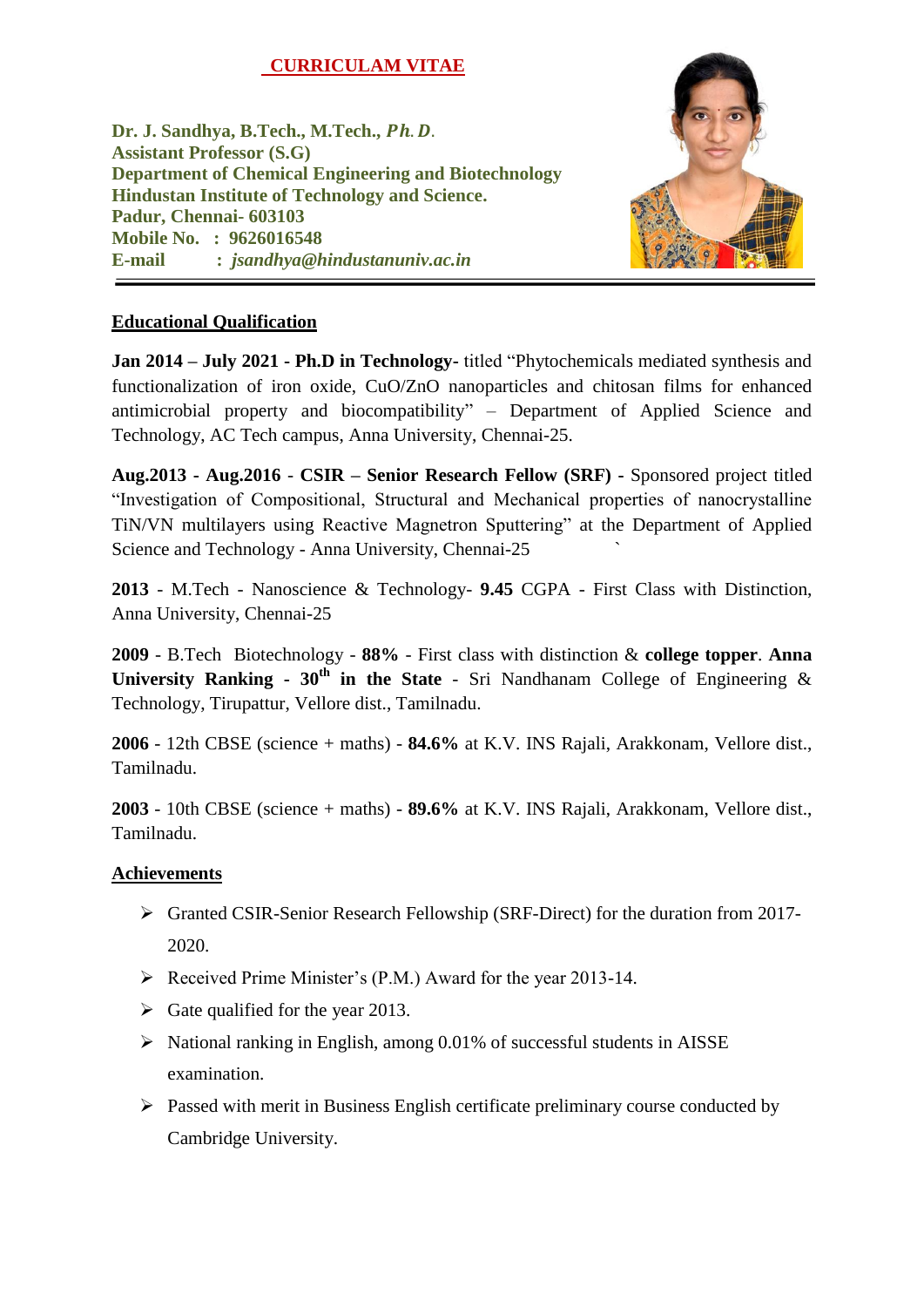#### **Publication Details**

1) **J Sandhya**, S Kalaiselvam, "*[UV responsive quercetin derived and functionalized CuO/ZnO](https://scholar.google.co.in/scholar?oi=bibs&cluster=16973931190001139013&btnI=1&hl=en)  [nanocomposite in ameliorating photocatalytic degradation of rhodamine B dye and enhanced](https://scholar.google.co.in/scholar?oi=bibs&cluster=16973931190001139013&btnI=1&hl=en)  [biocidal activity against selected pathogenic strains](https://scholar.google.co.in/scholar?oi=bibs&cluster=16973931190001139013&btnI=1&hl=en)*', **Journal of Environmental Science and Health-Part A**, 2021, Vol. 56(8), pp.835-848. (I.F.: 2.2)

2) **J Sandhya**, S Veeralakshmi, S Kalaiselvam, "*[Tripolyphosphate crosslinked Triticum aestivum](https://scholar.google.co.in/scholar?oi=bibs&cluster=13505884203293831264&btnI=1&hl=en)  [\(wheatgrass\) functionalized antimicrobial chitosan: Ameliorating effect on physicochemical,](https://scholar.google.co.in/scholar?oi=bibs&cluster=13505884203293831264&btnI=1&hl=en)  [mechanical, invitro cytocompatibility and cell migration properties](https://scholar.google.co.in/scholar?oi=bibs&cluster=13505884203293831264&btnI=1&hl=en)*', **Journal of Biomolecular Structure and Dynamics**, 2021, Vol. 39(5), pp.1635-1644. (I.F.:3.3)

3) **J Sandhya**, S Kalaiselvam, "*[Biogenic synthesis of magnetic iron oxide nanoparticles using](https://iopscience.iop.org/article/10.1088/2053-1591/ab6642/meta)  [inedible borassus flabellifer seed coat: characterization, antimicrobial, antioxidant activity and in](https://iopscience.iop.org/article/10.1088/2053-1591/ab6642/meta)  [vitro cytotoxicity analysis](https://iopscience.iop.org/article/10.1088/2053-1591/ab6642/meta)*', **Materials Research Express**, 2020, Vol.7(1), pp.015045. (I.F.: 1.9)

4) S Nehru, S Veeralakshmi, S Kalaiselvam, SP Subin David, **J Sandhya**, S Arunachalam**, '***DNA binding, antibacterial, haemolytic and anticancer studies of some fluorescent emissive surfactant-ruthenium (II) complexes',* **Journal of Biomolecular Structure and Dynamics,**  2021, Vol. 39(6), pp.2242-2256. (I.F.:3.3)

5) S Nehru, S Veeralakshmi, S Kalaiselvam, SP Subin David, **J Sandhya**, S Arunachalam, "*[Protein binding and antioxidant studies of diimine](javascript:void(0)) based emissive surfactant–ruthenium (II) [complexes](javascript:void(0))*', **Journal of Biomolecular Structure and Dynamics**, 2021, Vol. 39(5), pp.1535- 1546. (I.F.:3.3)

6) SP Subin David, S Veeralakshmi, **J Sandhya,** S Nehru, S Kalaiselvam, "*[Room temperature](https://www.sciencedirect.com/science/article/pii/S0925400520307553)  [operatable high sensitive toluene gas sensor using chemiresistive Ag/Bi2O3 nanocomposite'](https://www.sciencedirect.com/science/article/pii/S0925400520307553),*  **Sensors and Actuators B: Chemical**, 2020, Vol.320, 128410. (I.F.: 7.1)

7) S Kalaiselvam, **J Sandhya**, KV Hari Krishnan, A Kedharnath, G Arulkumar, A Ameelia Roseline*, '[Investigation of Structural, Compositional and Anti-Microbial Properties of Copper Thin](javascript:void(0))  [Film Using Direct Current Magnetron](javascript:void(0)) Sputtering for Surgical Instruments*', **International Journal of Nanoscience**, 2017, Vol.16(2) , pp. 1650025. (I.F.: Pending)

8) Sangeetha.J, **Sandhya.J**, John Philip, "*Biosynthesis and functionalization of silver nanoparticles using Nigella sativa, Dioscorea alata and Ferula asafetida*", **Science of Advanced Materials**, 2014, Vol.6, pp-1-10. (I.F.: 1.3)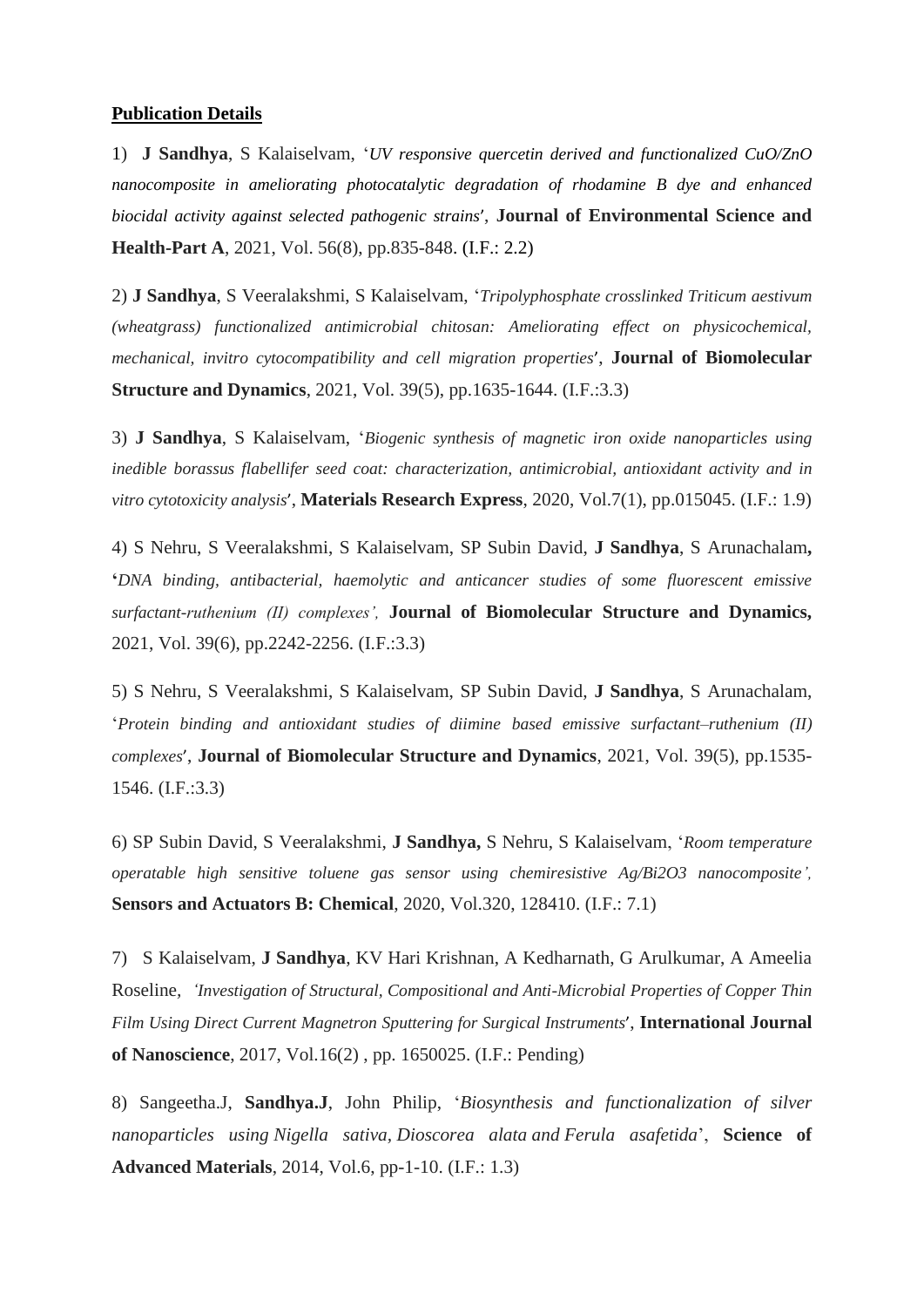#### **Instrumentation (Handled)**

 Knowledge and hands on experience in various spectroscopic techniques such as UV-Visible Spectroscopy, Fluorescence spectrometer, Fourier Transform Infra-red Spectroscopy (FTIR) and Photon Correlation Spectroscopy (PCS), X-Ray diffraction (XRD), High Performance Liquid Chromatography (HPLC), Differential Scanning Calorimeter(DSC).

## **Technical skills**

- $\triangleright$  Development of herbal anti-biofilm formulations (using spin coating and solvent casting methods) for biomedical applications.
- $\triangleright$  Isolation of phytoconstituents with antimicrobial and anticancer properties and their application in nanoparticle synthesis.
- $\triangleright$  Fabrication of nanoparticles incorporated phase change systems for antimicrobial and thermal regulation applications.
- Fabrication of biocompatible herbal polymers using spin coating method and characterizing them using various in-vitro cytotoxicity and cell viability assays for therapeutic applications.
- $\triangleright$  Knowledge on the chemical and biogenic synthesis and various characterizations of nanoparticles like Iron oxide, Zinc Oxide, Cadmium Oxide, Titanium Dioxide, Zinc doped Cadmium Sulphide, Manganese doped Zinc Sulphide, Cadmium Oxide, Tin dioxide thin films by sol-gel spin coating.
- $\triangleright$  Protein purification using chromatographic techniques.
- $\triangleright$  Isolation and sub-culturing of microbial cultures.
- $\triangleright$  Molecular weight determination using SDS-PAGE.
- $\triangleright$  DNA isolation from plant and animal sources.
- $\triangleright$  Sequence analysis using bioinformatics tools: BLAST, FASTA.
- $\triangleright$  Insilico prediction of Protein 3D structure and active binding site using modeller software.

## **Seminars, Workshops and Conferences**

 Participated in One week e-Faculty Development Programme on " Recent Advances and Opportunities in Industrial Biotechnology" organized by the department of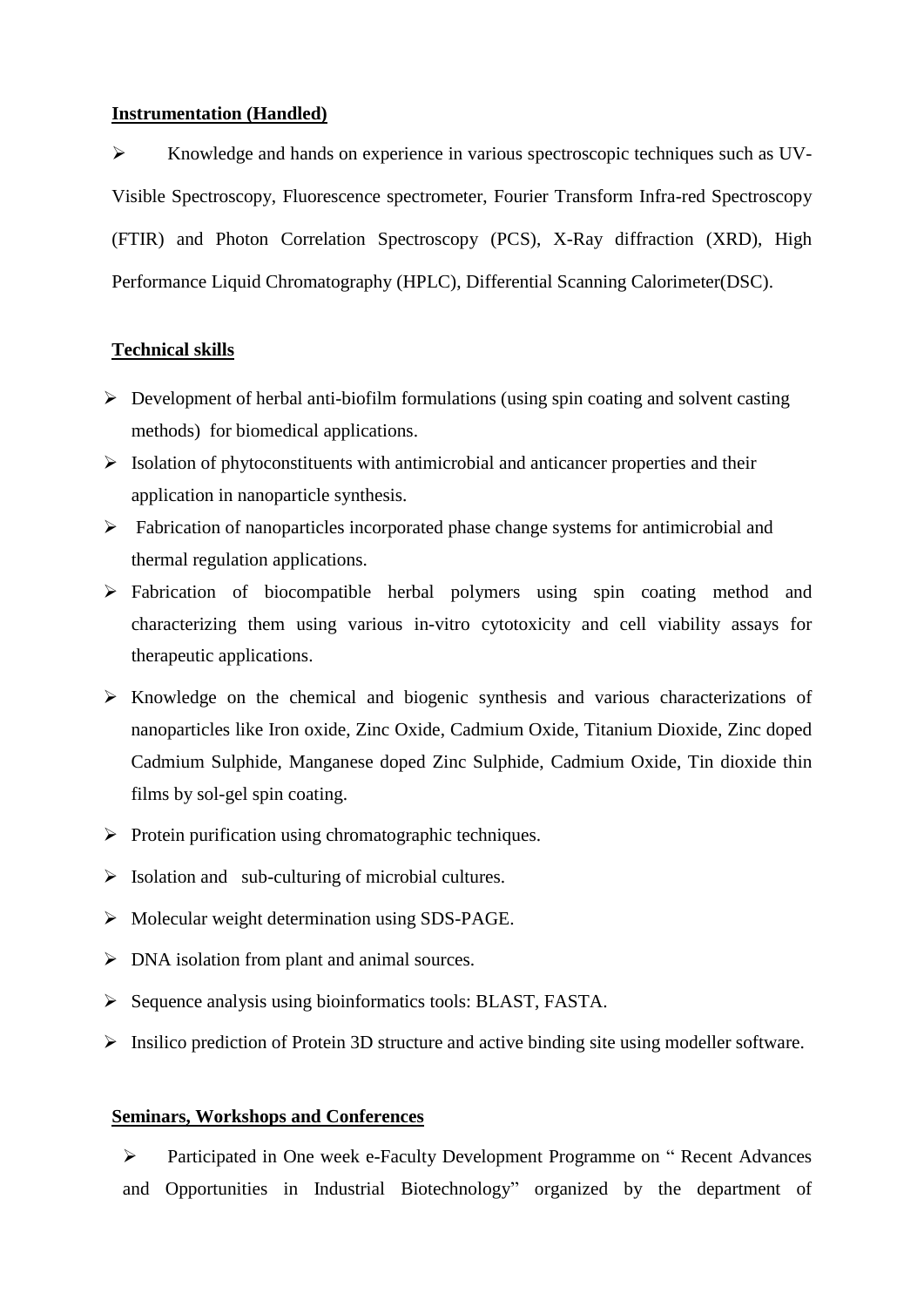Biotechnology, Ramaiah Institute of Technology and Association of Biotechnology Led Enterprises (ABLE) , India, 04-09 October 2021.

 Participated in the five days training Programme on the State of Art –Analytical Instruments Sponsored by UGC XII Plan Scheme – New extension Activities and Outreach programme at Anna University, organised by Chennai, 10-14<sup>th</sup> February, 2020.

 Participated in the seven days workshop on "Advances in Nanomaterials for health care applications organised by Department of Textile Technology, Anna University, 19- 25<sup>th</sup> March, Chennai, 2018.

 Participated in "Springer Nature Author Workshop" jointly organized by University Library ,Anna University and Springer Nature ,  $27<sup>th</sup>$  February, 2017.

 Participated in UGC sponsored short term course on "New materials, their characterization and applications" organised by Department of Aerospace engineering, Mechanical engineering, Crystal growth Centre and Centre for Nanoscience and Technology,  $13\&14^{\text{th}}$  October 2015.

 Participated in UGC sponsored Training Programme on "The State of the Art – Analytical Instruments", organised by Department of Chemical engineering and Applied Science and Technology, Anna University, Chennai, 26<sup>th</sup> -30<sup>th</sup> October 2015.

 Participated in UGC sponsored short term course on "new materials, their characterization and applications" organized by centre for nanoscience and Technology, crystal growth centre and mechanical engineering department,  $9\&10^{th}$  October 2014.

 Presented paper in National Conference on "Green synthesis of Silver nanoparticles" in Meenakshi College for Women, Chennai, 2013.

 Presented paper in National Symposium on Nanotechnology in Human Welfare on " Nanoliposomes in drug delivery for cancer treatment" in V.M.K.V Engineering College , Salem,  $28^{th}$  &  $29^{th}$  September, 2012.

 First Prize in paper presentation of Axion"09-National Level Technical symposium – Department of Electronics and Communication Engineering, Sri Nandhanam College of Engg. and Technology-21st March 2009.

 $\triangleright$  Secured second prize in poster presentation in National level conference –Zenera'09 – Department of Biotechnology,20th April ,2009.

 First Prize in Paper presentation in National level conference –Zenera"09 – Department of Biotechnolsogy,20th April ,2009.

 First in "My idea programme"paper presentation on energy conservation in the technical symposium organized by VIT and IIT.

 $\triangleright$  Secured first prize in paper presentation at CIT – TECHNOVATION 2007 national level symposium on the topic of Nanotechnology.